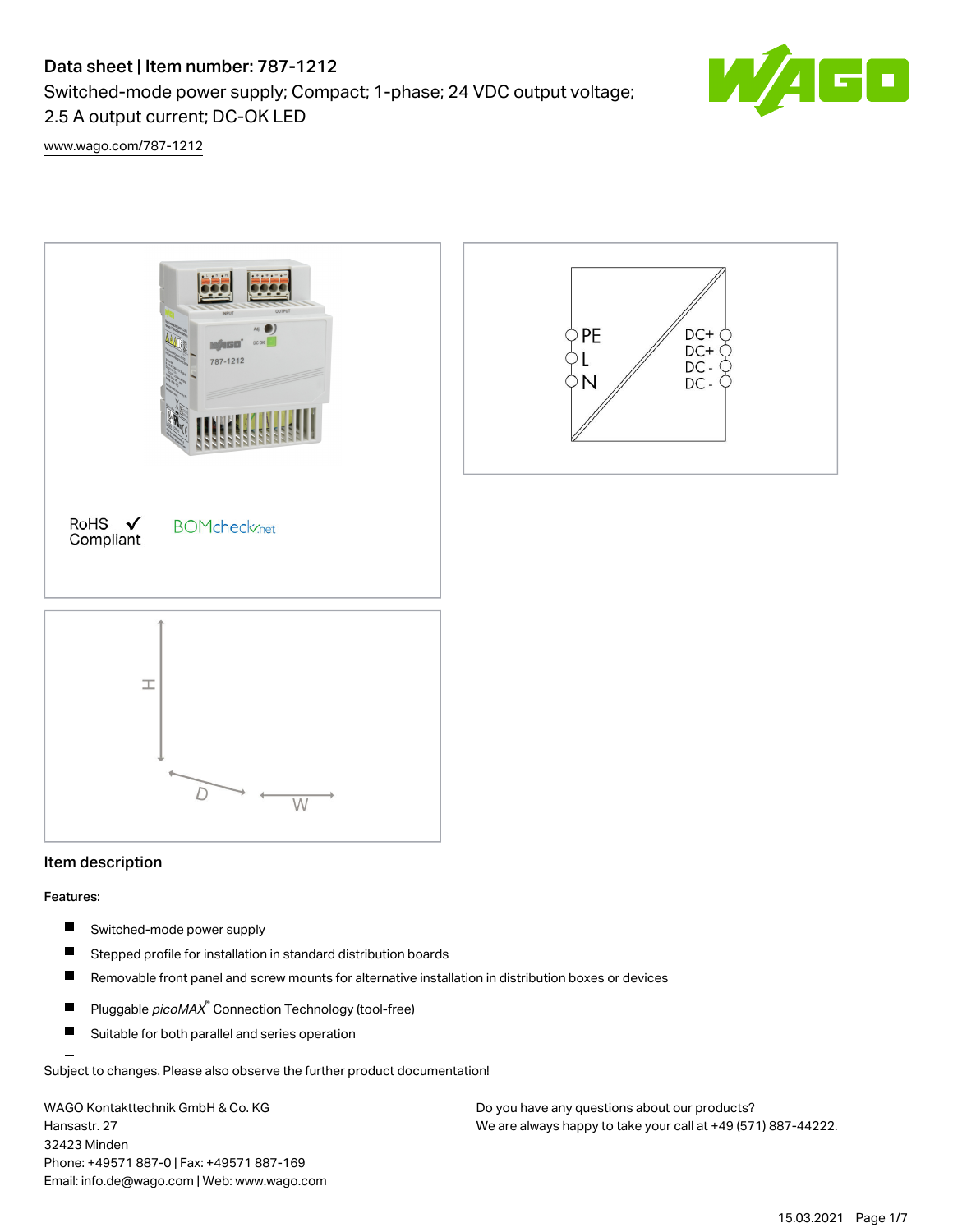

Electrically isolated output voltage (SELV) per EN 60335-1 and UL 60950-1; PELV per EN 60204

#### Data

# Technical data

#### Input

| Phases                                  |                                           |
|-----------------------------------------|-------------------------------------------|
| Nominal input voltage U <sub>inom</sub> | $1 \times AC$ 100 $\dots$ 240 V           |
| Input voltage range                     | AC 85  264 V: DC 125  375 V               |
| Input voltage derating                  | -2 %/V (< 100 VAC); -1.33 %/V (< 140 VDC) |
| Nominal mains frequency range           | 47  63 Hz; 0 Hz                           |
| Input current I.                        | $\leq 1.5$ A                              |
| Discharge current                       | $\leq$ 0.25 mA                            |
| Inrush current                          | $\leq 20$ A                               |
| Power factor                            | $\geq 0.5$                                |
| Power factor correction (PFC)           | Passive                                   |
| Mains failure hold-up time              | $\geq 60$ ms                              |

#### **Output**

| Nominal output voltage U <sub>o nom</sub> | DC 24 V (SELV)                                                                 |
|-------------------------------------------|--------------------------------------------------------------------------------|
| Output voltage range                      | DC 22  26 V (adjustable)                                                       |
| Default setting                           | DC 24 V                                                                        |
| Nominal output current I <sub>o nom</sub> | 2.5 A; 2 A (< 110 VAC)                                                         |
| Nominal output power                      | 60 W                                                                           |
| Control deviation                         | $\leq 1\%$                                                                     |
| Deviation, dynamic load change 10  90 %   | $\leq 1\%$                                                                     |
| Residual ripple                           | $\leq$ 100 mV (peak-to-peak)                                                   |
| Overload behavior                         | Constant power (in overload range: 1.05  1.35 x I <sub>onom</sub> ); Shutdown  |
|                                           | and automatic restart in the event of a short circuit or permanent<br>overload |

## Signaling and communication

| Signaling                  | 1 x LED DC OK (green) |
|----------------------------|-----------------------|
| Operation status indicator | Green LED $(U_2)$     |

Subject to changes. Please also observe the further product documentation!

WAGO Kontakttechnik GmbH & Co. KG Hansastr. 27 32423 Minden Phone: +49571 887-0 | Fax: +49571 887-169 Email: info.de@wago.com | Web: www.wago.com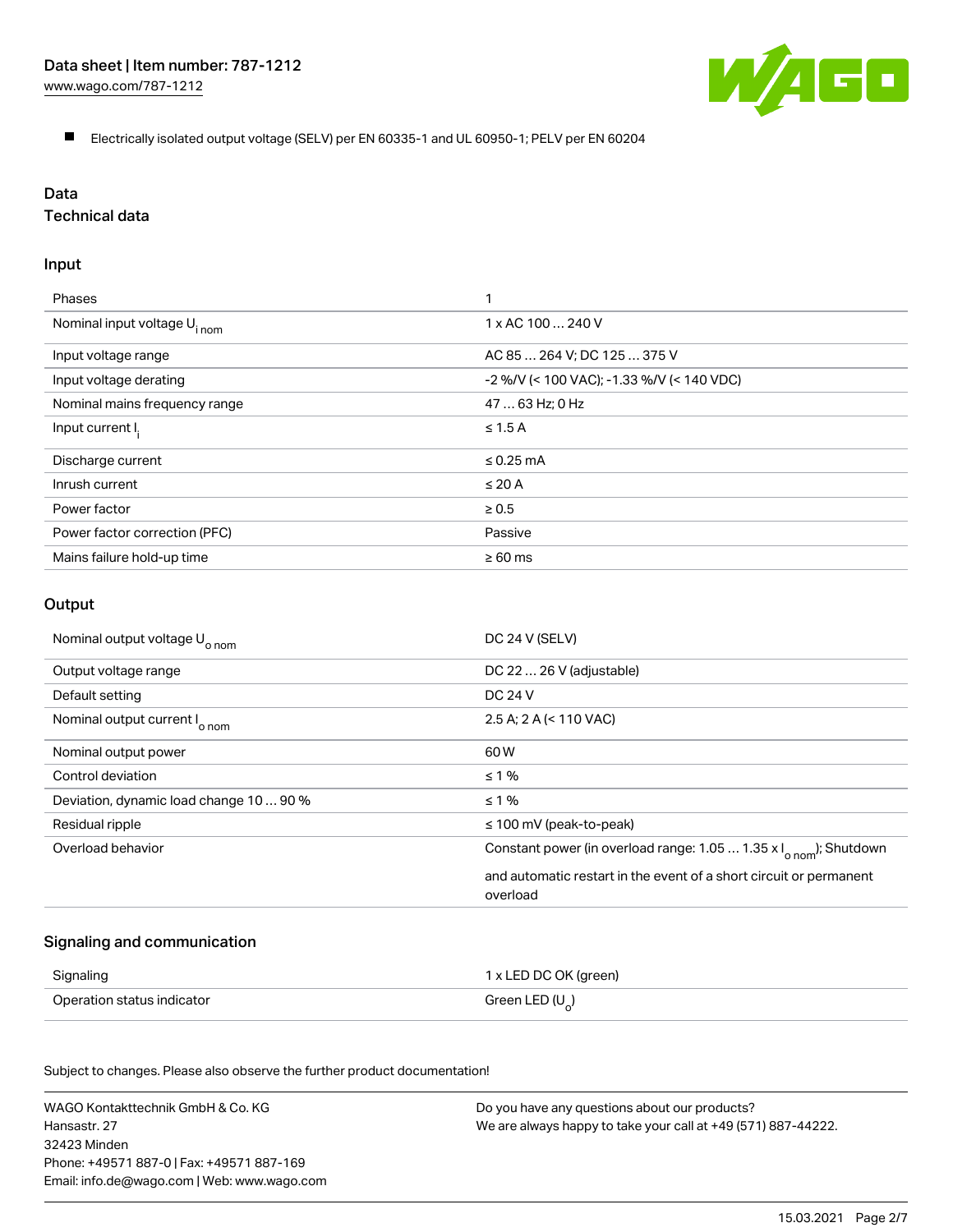

## Efficiency/power losses

| Power loss P <sub>1</sub>               | $\leq$ 0.6 W (230 VAC; No load) |
|-----------------------------------------|---------------------------------|
| Power loss (max.) P <sub>I (max.)</sub> | 9 W (100 VAC / 24 VDC; 2.5 A)   |
| Efficiency (typ.)                       | 89 % (230 VAC); 87 % (110 VAC)  |

#### Circuit protection

| Internal fuse             | T 2 A / 250 VAC                                                               |
|---------------------------|-------------------------------------------------------------------------------|
| Required backup fusing    | An external DC fuse is required for the DC input voltage.                     |
| Recommended backup fusing | Circuit breaker: 6 A (C characteristic), 10 A (B characteristic) or<br>higher |

## Safety and protection

| Isolation voltage (Pri.-Sec.)     | DC 4.242 kV                             |
|-----------------------------------|-----------------------------------------|
| Protection class                  |                                         |
| Protection type                   | IP20 (per EN 60529)                     |
| Resistance to reverse feed        | $\le$ DC 35 V                           |
| Pollution degree                  | 2                                       |
| Transient suppression (primary)   | Varistor                                |
| Overvoltage protection; secondary | $\leq$ 31 VDC (in the event of a fault) |
| Short-circuit-protected           | Yes                                     |
| Open-circuit-proof                | Yes                                     |
| Parallel operation                | Yes                                     |
| Series operation                  | Yes                                     |
| <b>MTBF</b>                       | > 500,000 h (per IEC 61709)             |

# Connection data

| Connection type (1)     | Input/Output                               |
|-------------------------|--------------------------------------------|
| Connection technology   | Push-in CAGE CLAMP <sup>®</sup>            |
| WAGO Connector          | picoMAX <sup>®</sup> 5.0, WAGO 2092 Series |
| Solid conductor         | $0.22.5$ mm <sup>2</sup> / 24  12 AWG      |
| Fine-stranded conductor | $0.22.5$ mm <sup>2</sup> / 24  12 AWG      |
| Strip length            | $910$ mm $/0.350.39$ inch                  |

#### Physical data

Width 72 mm / 2.835 inch

Subject to changes. Please also observe the further product documentation!

WAGO Kontakttechnik GmbH & Co. KG Hansastr. 27 32423 Minden Phone: +49571 887-0 | Fax: +49571 887-169 Email: info.de@wago.com | Web: www.wago.com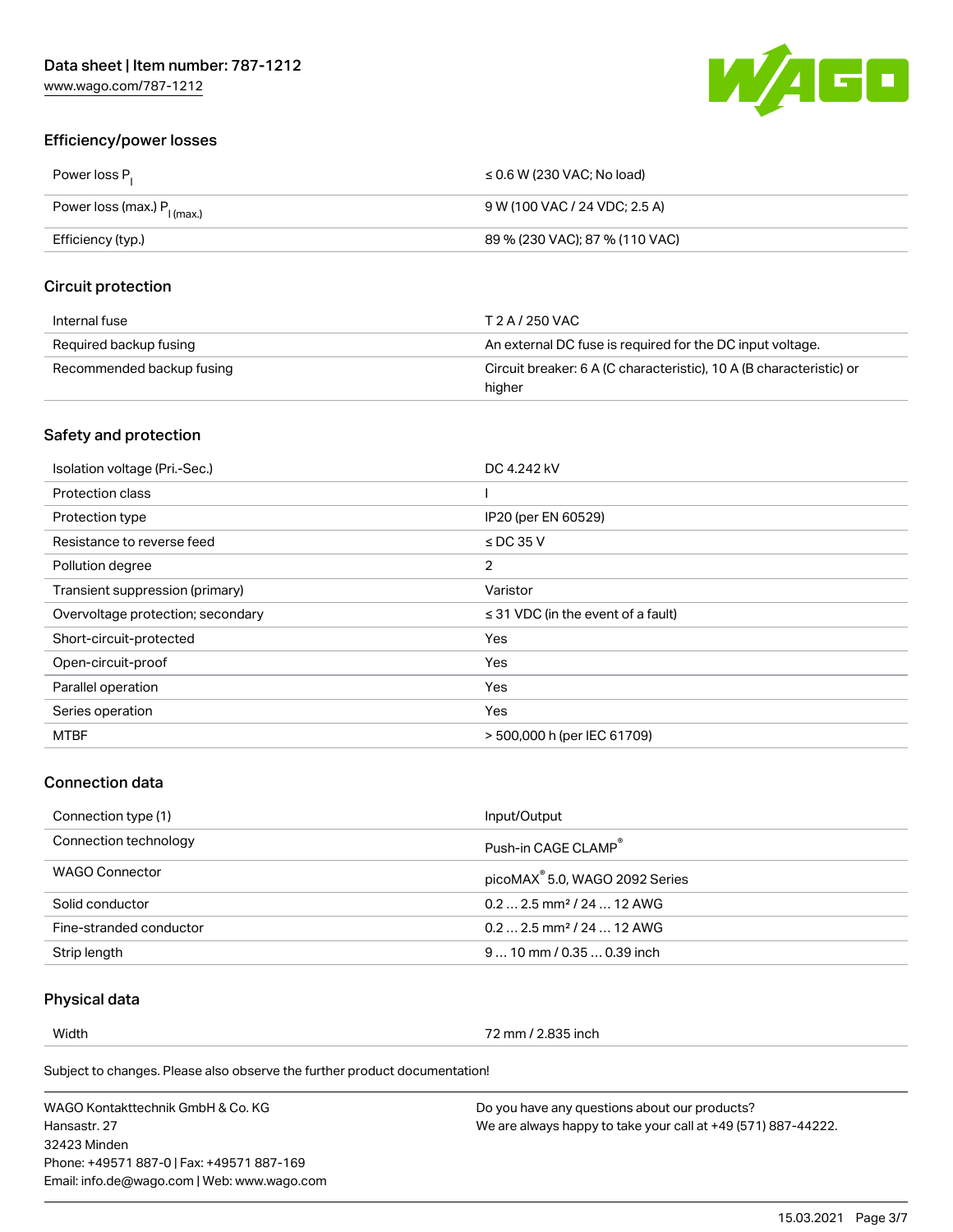# Data sheet | Item number: 787-1212

[www.wago.com/787-1212](http://www.wago.com/787-1212)



| Height                            | 90 mm / 3.543 inch           |
|-----------------------------------|------------------------------|
| Depth                             | 56 mm / 2.205 inch           |
| Depth from upper edge of DIN-rail | 52.5 mm / 2.067 inch         |
| Note (dimensions)                 | Depth: 48 mm (without cover) |

#### Mechanical data

| Mounting type | DIN-35 rail             |
|---------------|-------------------------|
|               | Screw mount (back/side) |

#### Material data

| Flammability class per UL94 | VC       |
|-----------------------------|----------|
| Fire load                   | 0.115 MJ |
| Weight                      | 288g     |

## Environmental requirements

| Surrounding air temperature (operation) | -25  70 °C.                                     |
|-----------------------------------------|-------------------------------------------------|
| Surrounding air temperature (storage)   | $-4085$ °C.                                     |
| Relative humidity                       | 95% (no condensation permissible)               |
| Derating                                | $-2.66$ %/K (> 55 °C)                           |
| Pollution degree                        |                                                 |
| Climatic category                       | 3K3 (per EN 60721; except for low air pressure) |

#### Standards and specifications

| Conformity marking       |                                                        |
|--------------------------|--------------------------------------------------------|
| Standards/Specifications | EN 61204-3; EN 60335-1; EN 62368-1; UL 60950-1; UL 508 |

## Commercial data

| Packaging type        | <b>BOX</b>    |
|-----------------------|---------------|
| Country of origin     | CΝ            |
| <b>GTIN</b>           | 4055143908016 |
| Customs tariff number | 85044082900   |

## Approvals / Certificates

#### UL-Approvals

|      |         |                                 | rtificate |
|------|---------|---------------------------------|-----------|
| Logo | horoval | <b>Additional Approval Text</b> | name      |
|      |         |                                 |           |

Subject to changes. Please also observe the further product documentation!

| WAGO Kontakttechnik GmbH & Co. KG           | Do you have any questions about our products?                 |
|---------------------------------------------|---------------------------------------------------------------|
| Hansastr. 27                                | We are always happy to take your call at +49 (571) 887-44222. |
| 32423 Minden                                |                                                               |
| Phone: +49571 887-01 Fax: +49571 887-169    |                                                               |
| Email: info.de@wago.com   Web: www.wago.com |                                                               |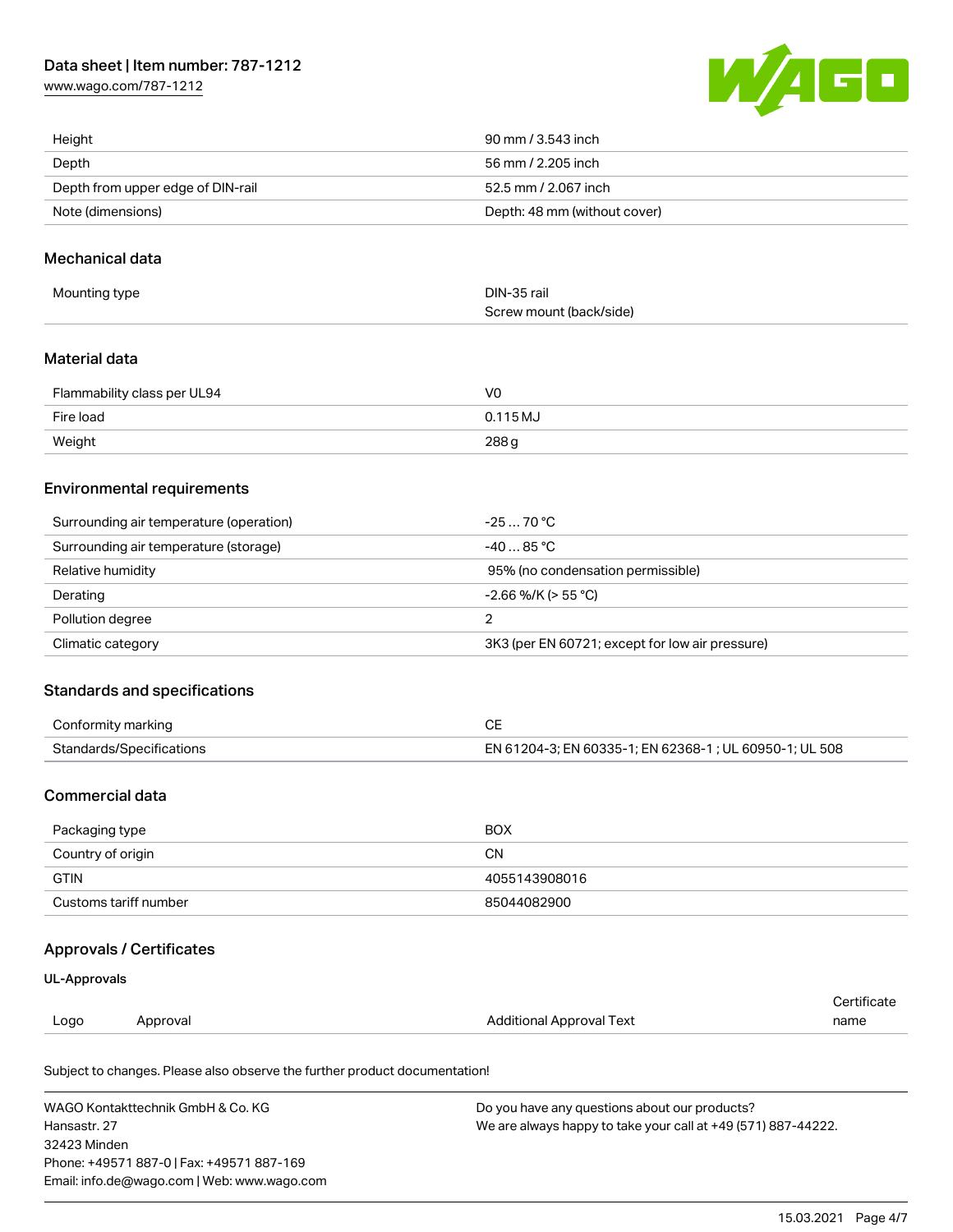

|                              | UL<br>Underwriters Laboratories Inc. | <b>UL 508</b> | E255817 |
|------------------------------|--------------------------------------|---------------|---------|
| $\boldsymbol{H}_{\text{us}}$ | UL<br>Underwriters Laboratories Inc. | UL 60950-1    | E255815 |

## Compatible products

|                  | Item no.: 210-720<br>Operating tool; Blade: 3.5 x 0.5 mm; with a partially insulated shaft; multicoloured |              |                      | www.wago.com/210-720   |  |
|------------------|-----------------------------------------------------------------------------------------------------------|--------------|----------------------|------------------------|--|
|                  |                                                                                                           |              |                      |                        |  |
|                  | Item no.: 210-769                                                                                         |              |                      | www.wago.com/210-769   |  |
|                  | SCREWDRIVER; green                                                                                        |              |                      |                        |  |
| ferrule          |                                                                                                           |              |                      |                        |  |
|                  | Item no.: 216-201                                                                                         |              |                      |                        |  |
|                  | Ferrule; Sleeve for 0.5 mm <sup>2</sup> / 20 AWG; insulated; electro-tin plated; white                    |              |                      | www.wago.com/216-201   |  |
|                  | Item no.: 216-202                                                                                         |              |                      |                        |  |
|                  | Ferrule; Sleeve for 0.75 mm <sup>2</sup> / 18 AWG; insulated; electro-tin plated; gray                    |              |                      | www.wago.com/216-202   |  |
|                  | Item no.: 216-203                                                                                         |              |                      |                        |  |
|                  | Ferrule; Sleeve for 1 mm <sup>2</sup> / AWG 18; insulated; electro-tin plated; red                        |              |                      | www.wago.com/216-203   |  |
|                  | Item no.: 216-204                                                                                         |              |                      |                        |  |
|                  | Ferrule; Sleeve for 1.5 mm <sup>2</sup> / AWG 16; insulated; electro-tin plated; black                    |              |                      | www.wago.com/216-204   |  |
|                  | Item no.: 216-301                                                                                         |              |                      | www.wago.com/216-301   |  |
|                  | Ferrule; Sleeve for 0.25 mm <sup>2</sup> / AWG 24; insulated; electro-tin plated; yellow                  |              |                      |                        |  |
|                  | Item no.: 216-302                                                                                         |              |                      |                        |  |
|                  | Ferrule; Sleeve for 0.34 mm <sup>2</sup> / 22 AWG; insulated; electro-tin plated; green                   |              | www.wago.com/216-302 |                        |  |
|                  | Strain relief plate                                                                                       |              |                      |                        |  |
|                  | Item no.: 2092-1601                                                                                       |              |                      |                        |  |
|                  | Gripping plate; light gray                                                                                |              |                      | www.wago.com/2092-1601 |  |
|                  |                                                                                                           |              |                      |                        |  |
| <b>Downloads</b> |                                                                                                           |              |                      |                        |  |
|                  | Documentation                                                                                             |              |                      |                        |  |
| Manual           |                                                                                                           |              |                      |                        |  |
|                  | COMPACT Power; 1-phase                                                                                    | $V$ 1.0.0    | pdf                  | Download               |  |
| DC 24 V / 2.5 A  |                                                                                                           | 24, 11, 2020 | 1.5MB                |                        |  |

Subject to changes. Please also observe the further product documentation!

WAGO Kontakttechnik GmbH & Co. KG Hansastr. 27 32423 Minden Phone: +49571 887-0 | Fax: +49571 887-169 Email: info.de@wago.com | Web: www.wago.com Do you have any questions about our products? We are always happy to take your call at +49 (571) 887-44222.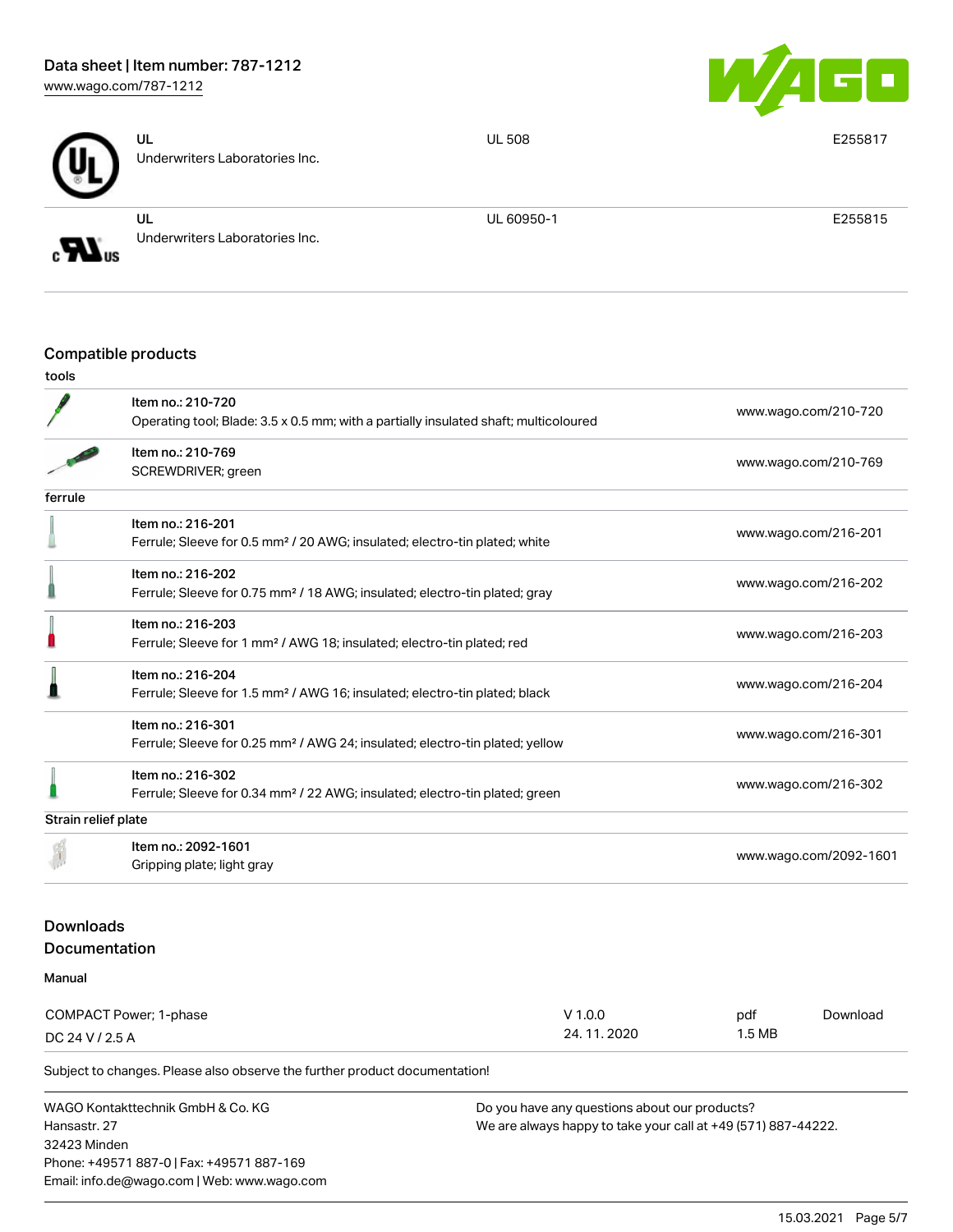

#### Bid Text

| 787-1212                                                                                                                                             | 4.7.2019  | xml             | Download |
|------------------------------------------------------------------------------------------------------------------------------------------------------|-----------|-----------------|----------|
| X81 - Datei                                                                                                                                          |           | 7.4 kB          |          |
| 787-1212                                                                                                                                             | 12.6.2019 | docx            | Download |
| docx - Datei                                                                                                                                         |           | 21.1 kB         |          |
| <b>Instruction Leaflet</b>                                                                                                                           |           |                 |          |
| Primär getaktete Stromversorgungen EPSITRON COMPACT Power<br>DC 24 V, 2,5 A                                                                          |           | pdf<br>1.6 MB   | Download |
| <b>Additional Information</b>                                                                                                                        |           |                 |          |
| Disposal; Electrical and electronic equipment, Packaging                                                                                             | $V$ 1.0.0 | pdf<br>265.8 kB | Download |
| CAD/CAE-Data                                                                                                                                         |           |                 |          |
| CAD data                                                                                                                                             |           |                 |          |
| 2D/3D Models 787-1212                                                                                                                                |           | <b>URL</b>      | Download |
| <b>CAE</b> data                                                                                                                                      |           |                 |          |
| WSCAD Universe 787-1212                                                                                                                              |           | <b>URL</b>      | Download |
| ZUKEN Portal 787-1212                                                                                                                                |           | <b>URL</b>      | Download |
| EPLAN Data Portal 787-1212                                                                                                                           |           | <b>URL</b>      | Download |
| <b>Environmental Product Compliance</b>                                                                                                              |           |                 |          |
| <b>Compliance Search</b>                                                                                                                             |           |                 |          |
| Environmental Product Compliance 787-1212<br>Switched-mode power supply; Compact; 1-phase; 24 VDC output voltage; 2.5 A<br>output current; DC-OK LED |           | <b>URL</b>      | Download |

#### Installation Notes

Subject to changes. Please also observe the further product documentation!

WAGO Kontakttechnik GmbH & Co. KG Hansastr. 27 32423 Minden Phone: +49571 887-0 | Fax: +49571 887-169 Email: info.de@wago.com | Web: www.wago.com